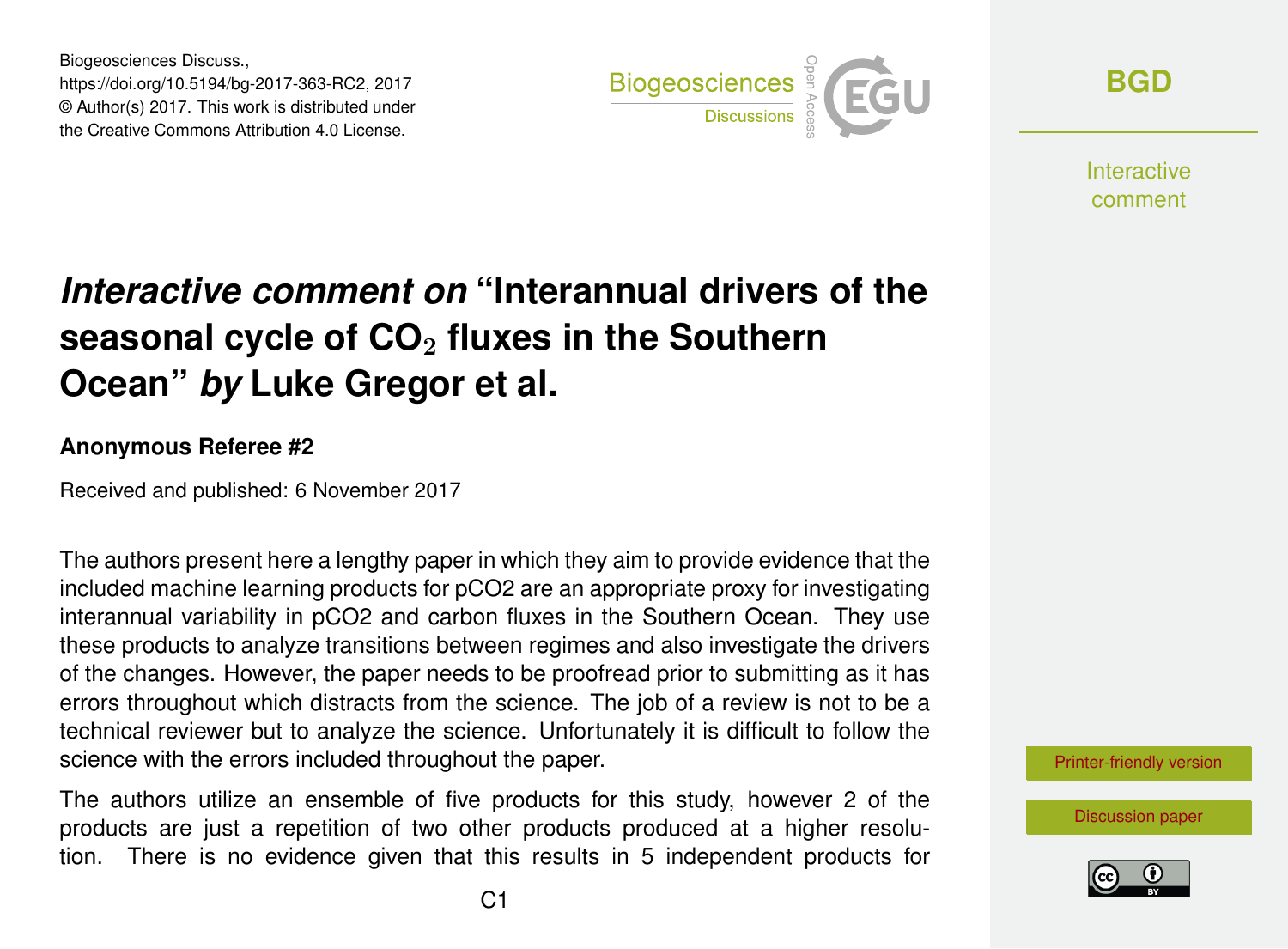this ensemble. At the very least, more discussion is required for it to be accepted that the high and low resolution versions of the same product can be seen as individual ensemble members. Additionally, the analysis should be revised to include the SOM-FFN created with SOCATv3 so that all members are produced using the same dataset. The SOM-FFN product is available based on SOCATv4 now and the authors should at least update it to the version based on SOCATv3 (see https://www.nodc.noaa.gov/ocads/oceans/SPCO2\_1982\_2015\_ETH\_SOM\_FFN.html).

This paper is wrought with inconsistencies, incomplete definitions, and missed words which distracts the reader throughout. Some examples include the use of MIZ in text but AZ in figures, along with a consistent use of acronyms without first defining them (PFZ, AZ, MIZ, etc). Additionally, using the Fay & McKinley biome boundaries but then referring to the regions as SAZ, PFZ, AZ/MIZ is confusing and inaccurate. The biomes and frontal regions are not interchangeable and the authors need to be consistent throughout the study as to which they are using.

In Figure 2, the different extents into the ice covered regions of each product will affect the comparison shown in 2c. Ensure that equal regions are being compared. Also, showing how the products compare to the available data in Figure 2 would be helpful. Figure 3b is not discussed in the text at all. The definition of the "signal" as the largest difference in trend for a particular gridcell should be referenced as typically it is the mean trend/value that is the "signal" and the noise is the spread around that signal (either standard deviation, standard error, etc). Figures 5 and 6 need to be improved dramatically. The difference between the dark and light curves in Figure 5 is not defined. Additionally, there is no indication of which product (or average of the ensemble) is being plotted here. The captions are wrong (referenced subplots j-r which do not exist). The background gray shading to designate the difference regimes/timescales is difficult to distinguish. Perhaps another method to highlight those would be helpful. Additionally, trends included on these figures should have confidence intervals or uncertainty values included. Figures 7-8 continue with captions that do not correspond to

**[BGD](https://www.biogeosciences-discuss.net/)**

Interactive comment

[Printer-friendly version](https://www.biogeosciences-discuss.net/bg-2017-363/bg-2017-363-RC2-print.pdf)

[Discussion paper](https://www.biogeosciences-discuss.net/bg-2017-363)